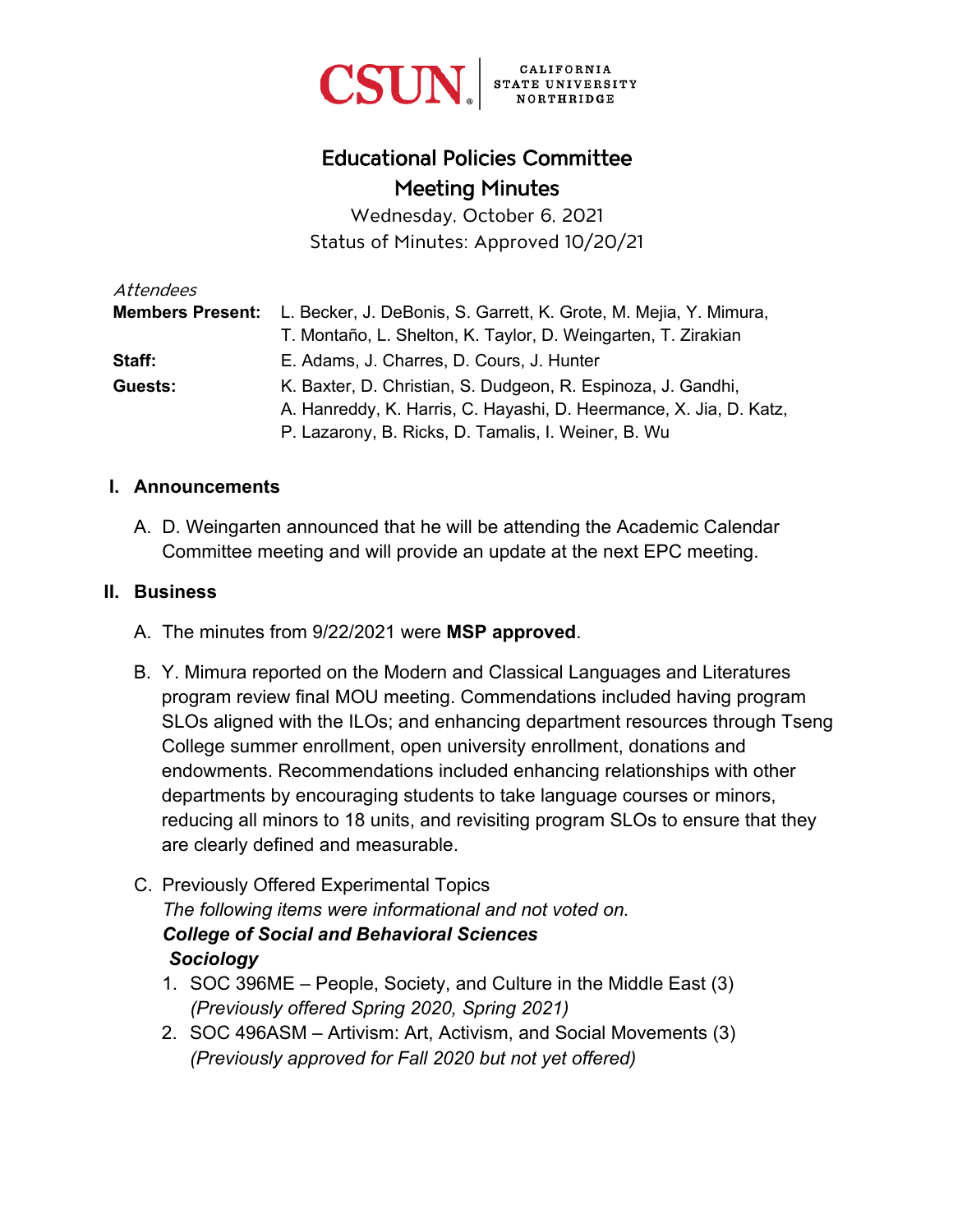- D. Curriculum proposals on the Consent Calendar were **MSP approved** (see Attachment I).
- E. Mike Curb College of Arts, Media, and Communication

*Art*

#### *New Course*

- 1. ART 319 Comparative Anatomy: Design, Principles, and Function (3). **MSP approved**.
- F. Michael D. Eisner College of Education *Special Education New Course*
	- 1. SPED 407 Communication, Language, and Early Literacy Development for K-12 Students with Disabilities (3). **MSP approved**.
- G. College of Science and Mathematics

# *Chemistry*

# *New Courses*

- 1. CHEM 101D Problem Solving in General Chemistry I (1). **MSP approved**.
- 2. CHEM 102D General Chemistry II Discussion (1). **MSP approved** with revision to the course title.
- 3. CHEM 333D Problem Solving in Organic Chemistry I (1). **MSP approved**.

# *Course Modifications*

- 4. CHEM 101 General Chemistry I (4). **MSP approved**.
- 5. CHEM 102 General Chemistry II (4). **MSP approved**.
- 6. CHEM 333 Organic Chemistry I (4). **MSP approved**.

# *Geological Sciences*

# *New Courses*

- 7. GEOL 362 Energy Resources and the Environment (3). **MSP approved** with consultation with Geography and Environmental Studies.
- 8. GEOL 440/L Environmental Sampling and Analysis and Lab (3/1). **MSP approved** with correction to the prerequisites.
- 9. GEOL 456 Environmental Hydrogeology (3). **MSP approved** with correction to the prerequisites and consultation with Geography and Environmental Studies. *New Program*

# 10. Environmental Science, B.A. **MSP approved**.

H. Committee members and guests provided feedback and shared concerns regarding the proposed and alternative revisions to the General Education Student Learning Outcomes for Section B – Scientific Inquiry and Quantitative Reasoning. After discussion, the committee asked the subgroups proposing the SLOs to meet and collaborate on the revisions and report back at the November 3 meeting.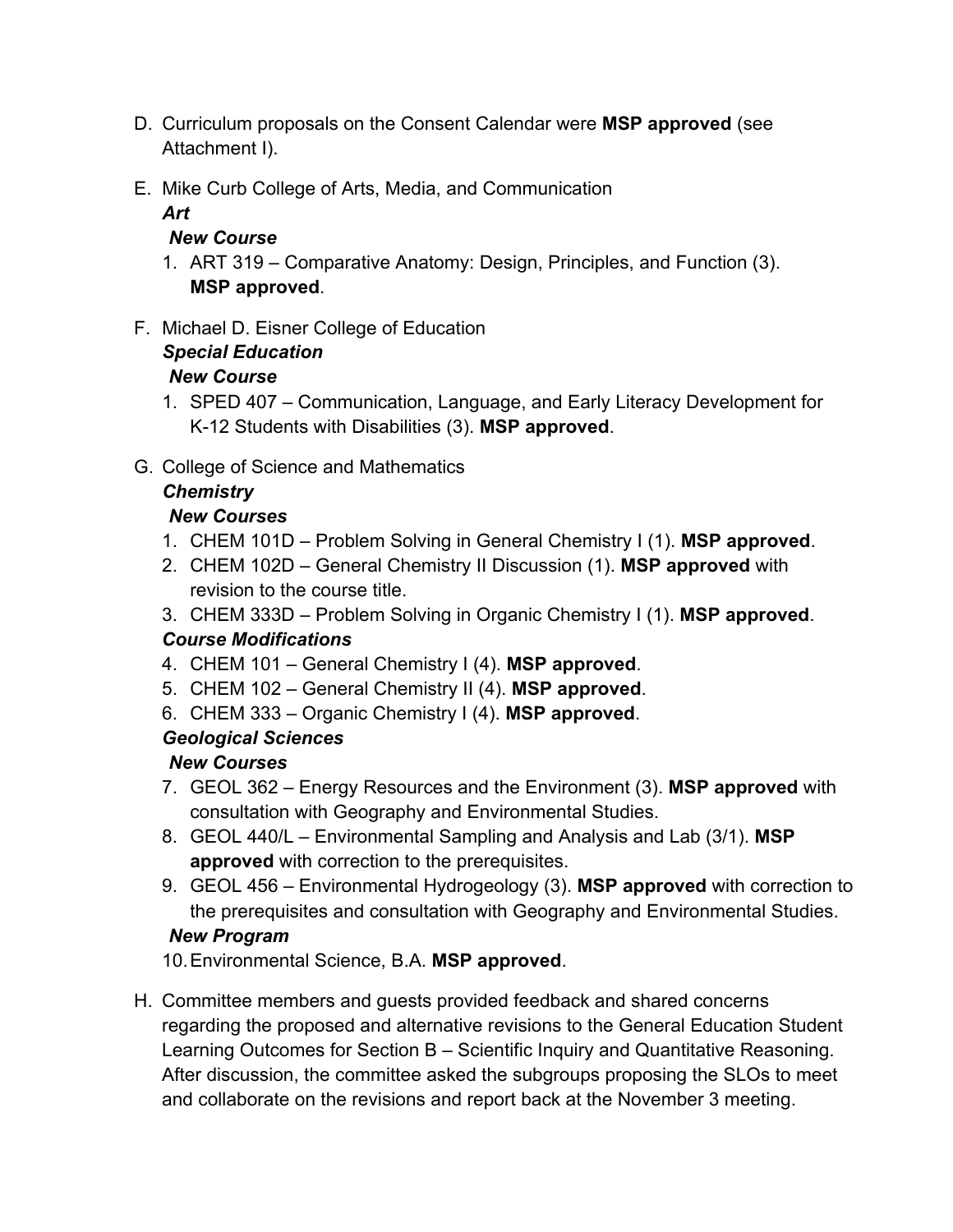# **Attachment I: Consent Calendar**

Some curriculum proposals will be moved onto a "consent calendar" on the agenda. The purpose of the consent calendar will be to expedite items deemed to be minor and noncontroversial. The Chair of EPC will move items onto the consent calendar in consultation with the Executive Secretary of the Committee. All of these items will remain available for review by all EPC members and any EPC member may remove an item from the consent calendar at any time prior to or during the meeting at which the item is to be considered. Items on the consent calendar will be acted upon as a single item. (EPC Standard Operating Procedures, page 3.)

A. Mike Curb College of Arts, Media, and Communication

#### *Art*

#### *Program Modification*

1. Photography/Video Minor

*Cinema and Television Arts* 

*Course Modification* 

2. CTVA 364 – Interactive Production (3) *Change course description and requisites*

#### *Theatre*

#### *Course Modification*

- 3. TH 155 Color and Design for the Theatre (2) *Change course title, short title and description*
- B. Michael D. Eisner College of Education

# *Special Education*

# *Course Modifications*

- 1. SPED 402 Behavioral Assessment and Positive Behavior Support (3) *Change basis of grading, course title, short title and description*
- 2. SPED 403D Early Field Experience in Deaf Education (3) *Change basis of grading, course description and requisites*
- 3. SPED 403MM Early Field Experience/Seminar in Special Education (3) *Change basis of grading, course description and requisites*
- 4. SPED 416 Educating Diverse Learners with Disabilities and Working with Their Families (3)

*Change course description and requisites*

5. SPED 420 – Improving the Learning of Students with Special Needs Through Differentiated Instruction and Collaboration (3) *Change basis of grading, course description and requisites*